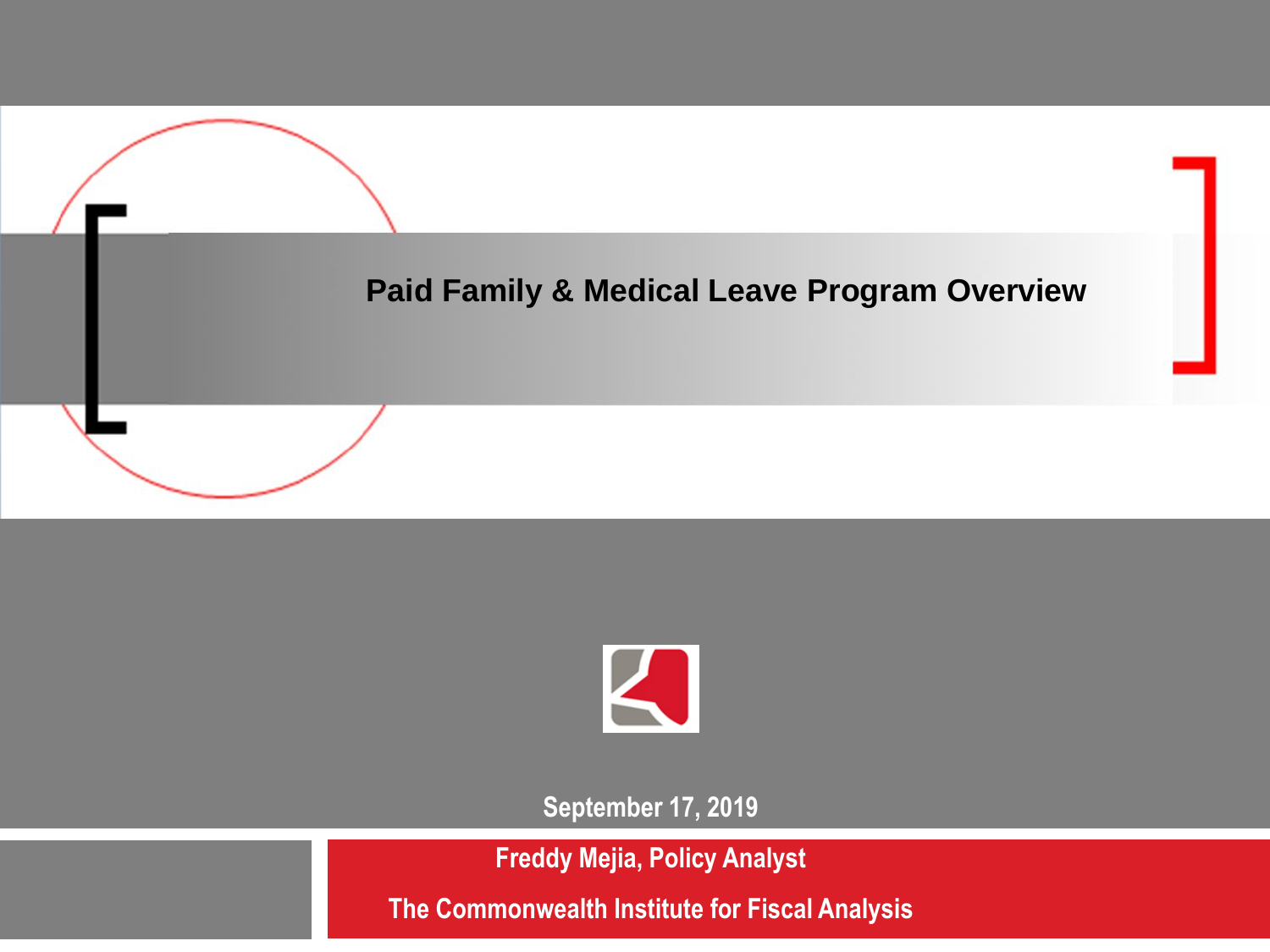# Digging Into Three Key Topics

<sup>◻</sup> Overview of State Paid Family and Leave Programs

<sup>◻</sup> Deep Dive in Oregon's FAMLI Program

<sup>◻</sup> Analysis of Potential Impact by Race

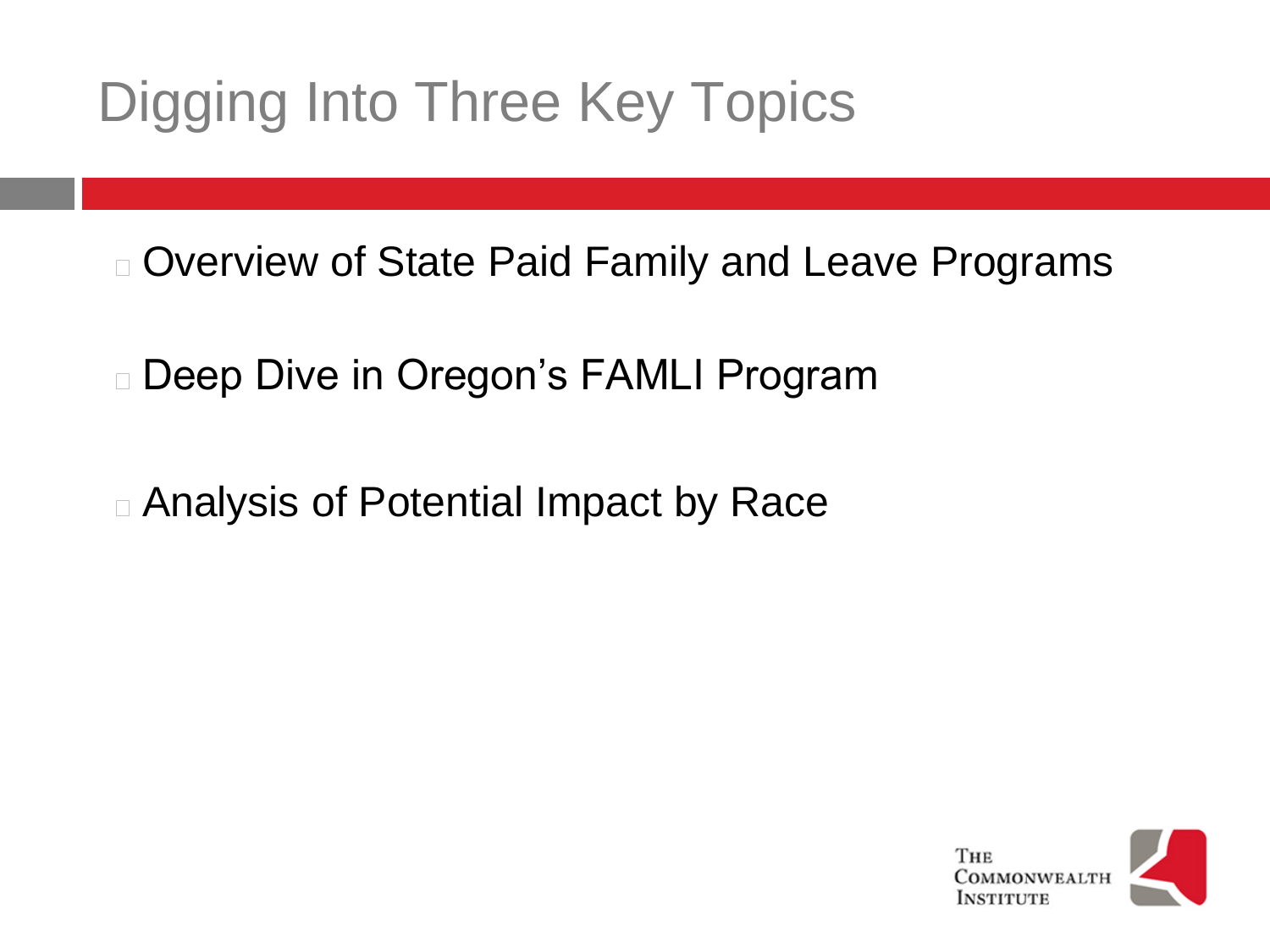## Overview of State PFML Policies

<sup>◻</sup> California (2002) <sup>◻</sup> New Jersey (2008) <sup>◻</sup> Rhode Island (2013) □ New York (2016)

- <sup>◻</sup>Washington (2017)
- <sup>◻</sup> Massachusetts (2018)
- <sup>◻</sup> Connecticut (2019) ◻Oregon (2019)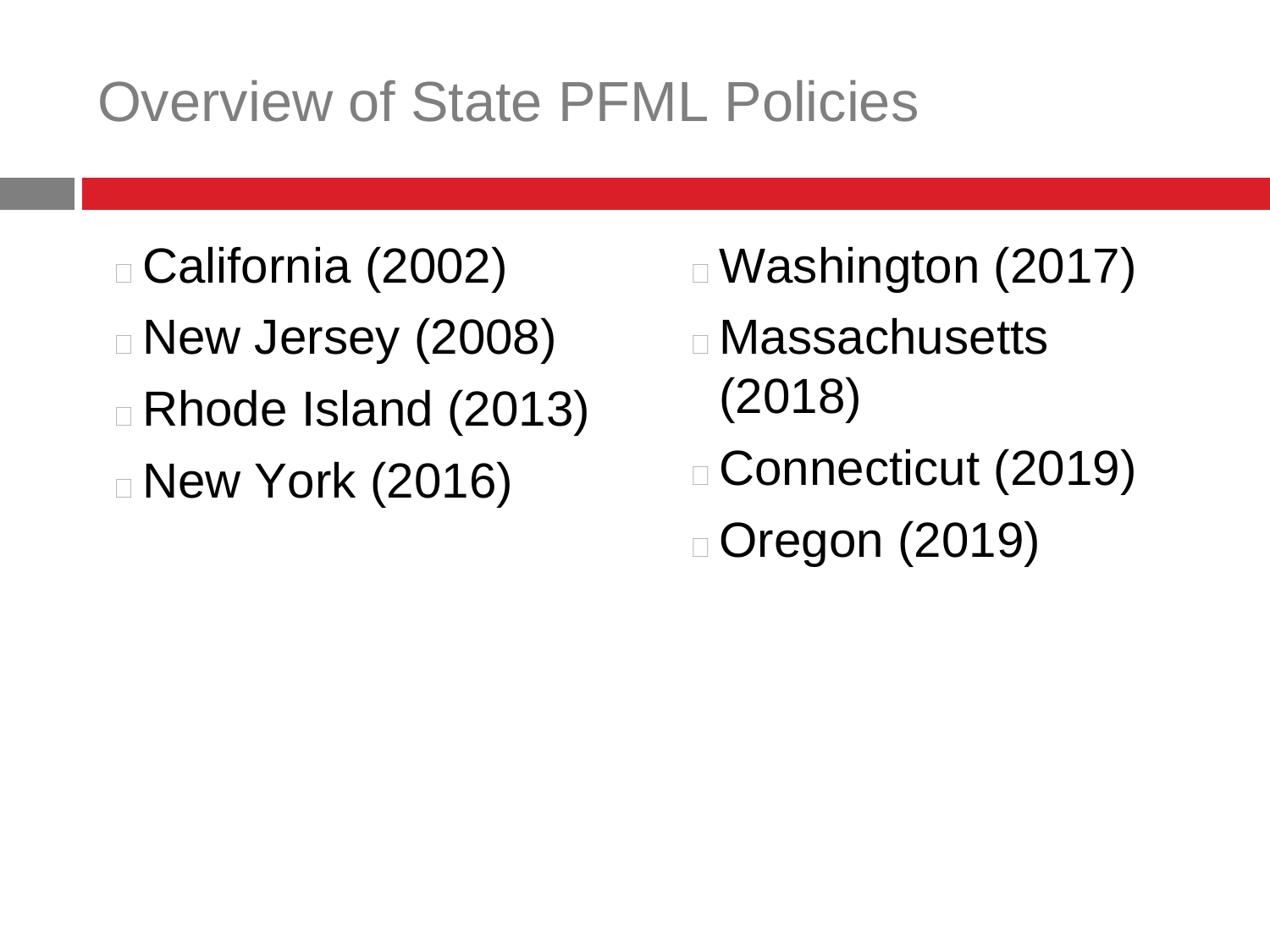### Overview of State PFML Policies

|                                     | <b>CA</b>   | <b>NJ</b>   | <b>RI</b>               | <b>NY</b>   | <b>WA</b>    | <b>MA</b>   | CT           | <b>OR</b>    |
|-------------------------------------|-------------|-------------|-------------------------|-------------|--------------|-------------|--------------|--------------|
| <b>Maximum</b><br>Family<br>Leave   | 6<br>weeks  | 6<br>weeks  | $\overline{4}$<br>weeks | 10<br>weeks | 12<br>weeks  | 12<br>weeks |              |              |
| Maximum<br>Personal<br>Leave        | 52<br>weeks | 26<br>weeks | 30<br>weeks             | 26<br>weeks | 12<br>weeks* | 20<br>weeks |              |              |
| <b>Maximum</b><br>Combined<br>Leave |             |             | 30<br>weeks             |             | 16<br>weeks* | 26<br>weeks | 12<br>weeks* | 12<br>weeks* |

\*additional 2 weeks of coverage for limitations due to pregnancy or childbirth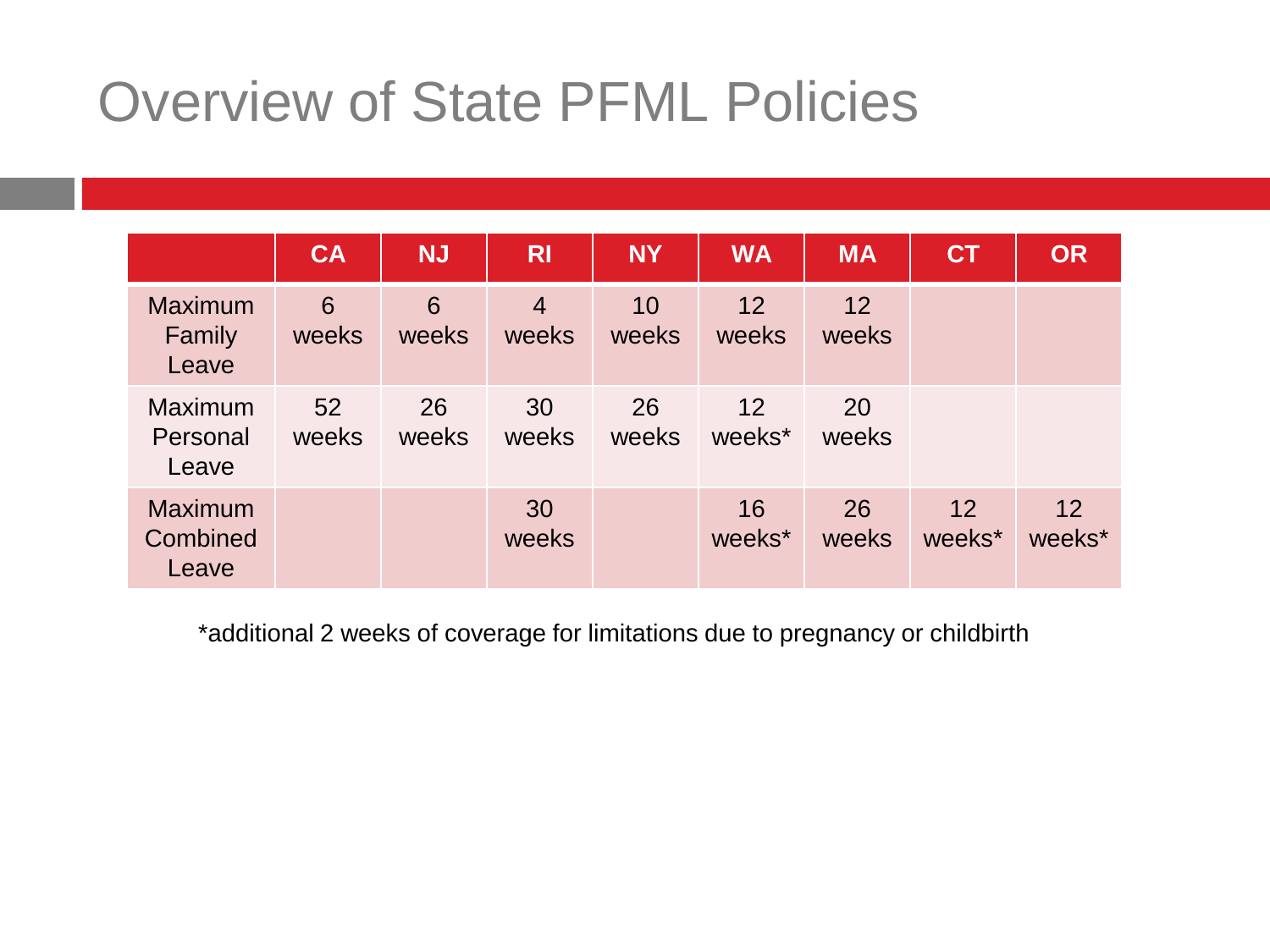### Overview of State PFML Policies

| All Leave Employee<br>Funded | <b>All Leave Jointly</b><br><b>Funded</b> | <b>Hybrid Funded</b> |
|------------------------------|-------------------------------------------|----------------------|
| CA, RI, CT                   | OR*                                       | NJ, MA*, NY, WA*     |

\* State has exemptions or assistance for small businesses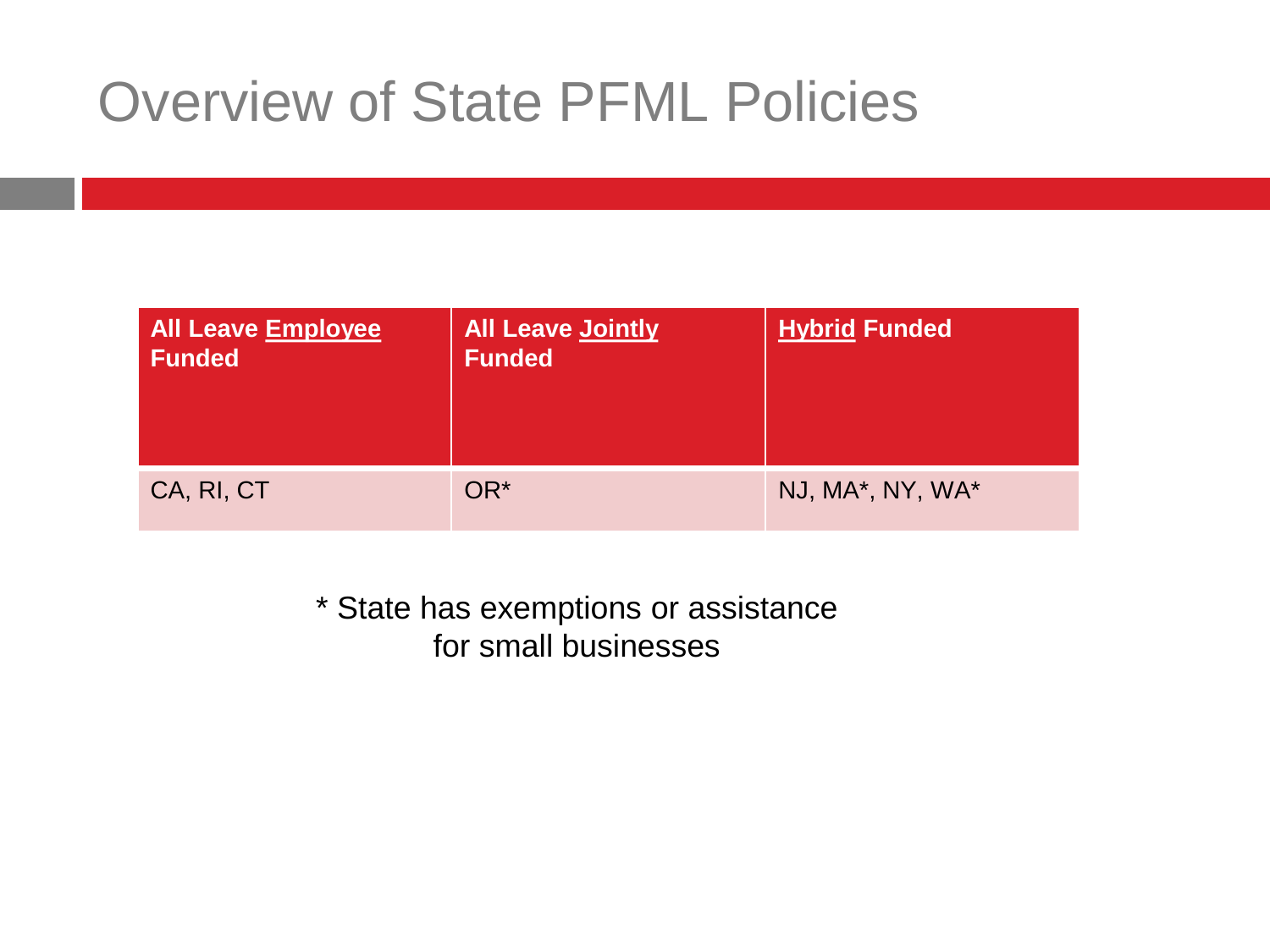# Oregon's FAMLI Program

### **Oregon HB 2005 (2019)**

- Roughly \$15.9 million in GF (2019-2021 Biennium)
	- Start up costs to design, plan, and implement FAMLI program
	- State will be reimbursed when the fund becomes sustainable and no later than 2023
- Premiums begin January 2022, benefits begin January 2023
- **n** Family or Medical Leave: 12 weeks
- **n** Maximum weekly benefit 120% of statewide weekly wage (\$1,254) and the minimum benefit is 5% (\$50) of the statewide average weekly wage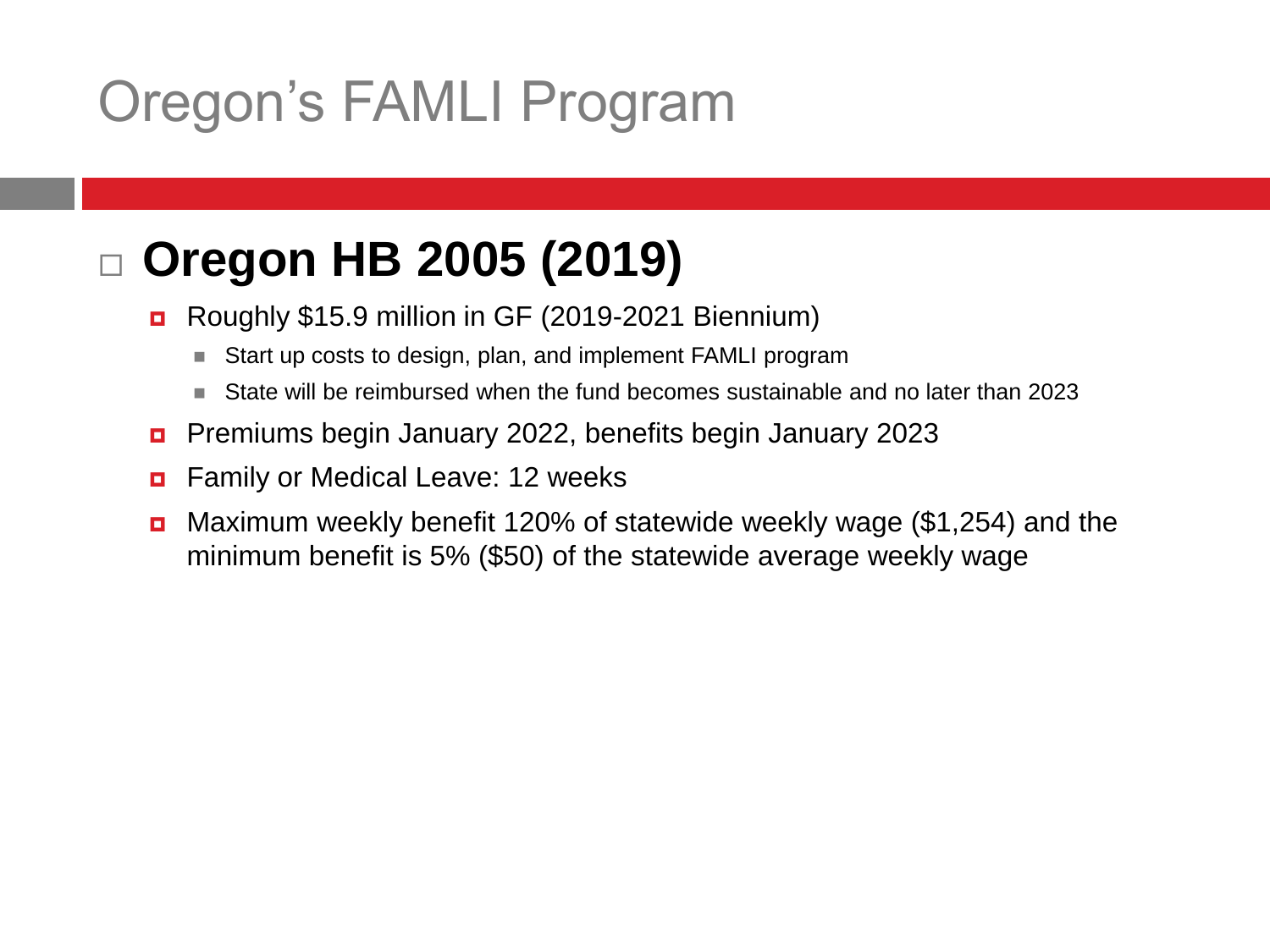# Oregon's FAMLI Program

### <sup>◻</sup> **Funding Structure**

- ⬜ Total premium rate not to exceed 1 percent of the workers first \$132,900 in wage
- ⬜ Employee pays 60% and employer pays 40%
- $\Box$  Exemption for employers with fewer than 25 employees
- $\Box$  Oregon expects to draw \$1.57 billion in premiums for the fund in 2021-2023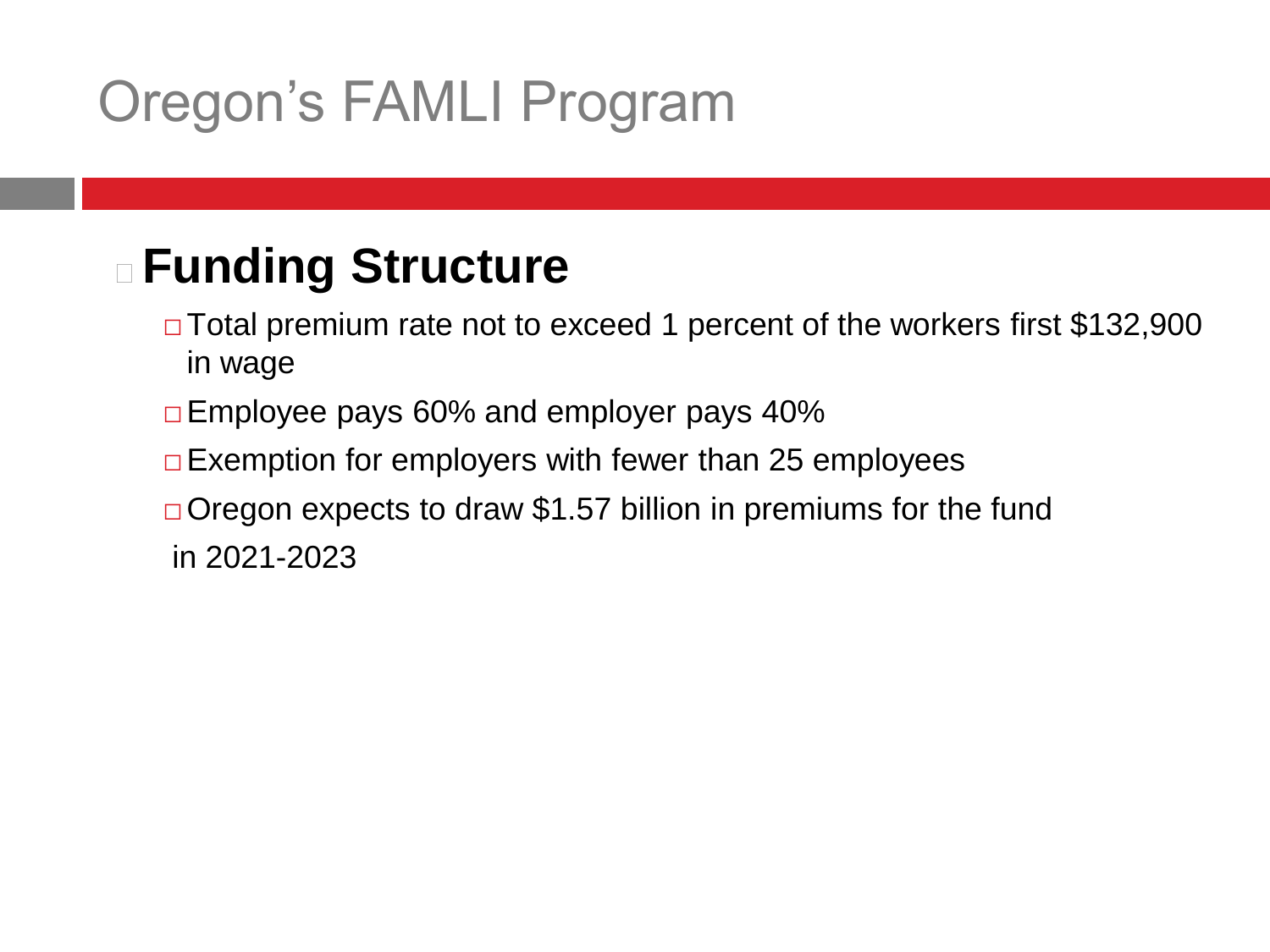#### Oregon's FAMLI Program: An Effective Sliding Scale

- <sup>◻</sup> Workers earning less than 65% of the state average weekly wage (\$679) will receive full earnings during leave
- <sup>◻</sup> Workers earning more than 65% of the state average weekly wage will receive \$679 then half of all weekly wages surpassing \$679.
- <sup>◻</sup> Maximum benefits are up to 120% of the state average weekly wage (\$1,254)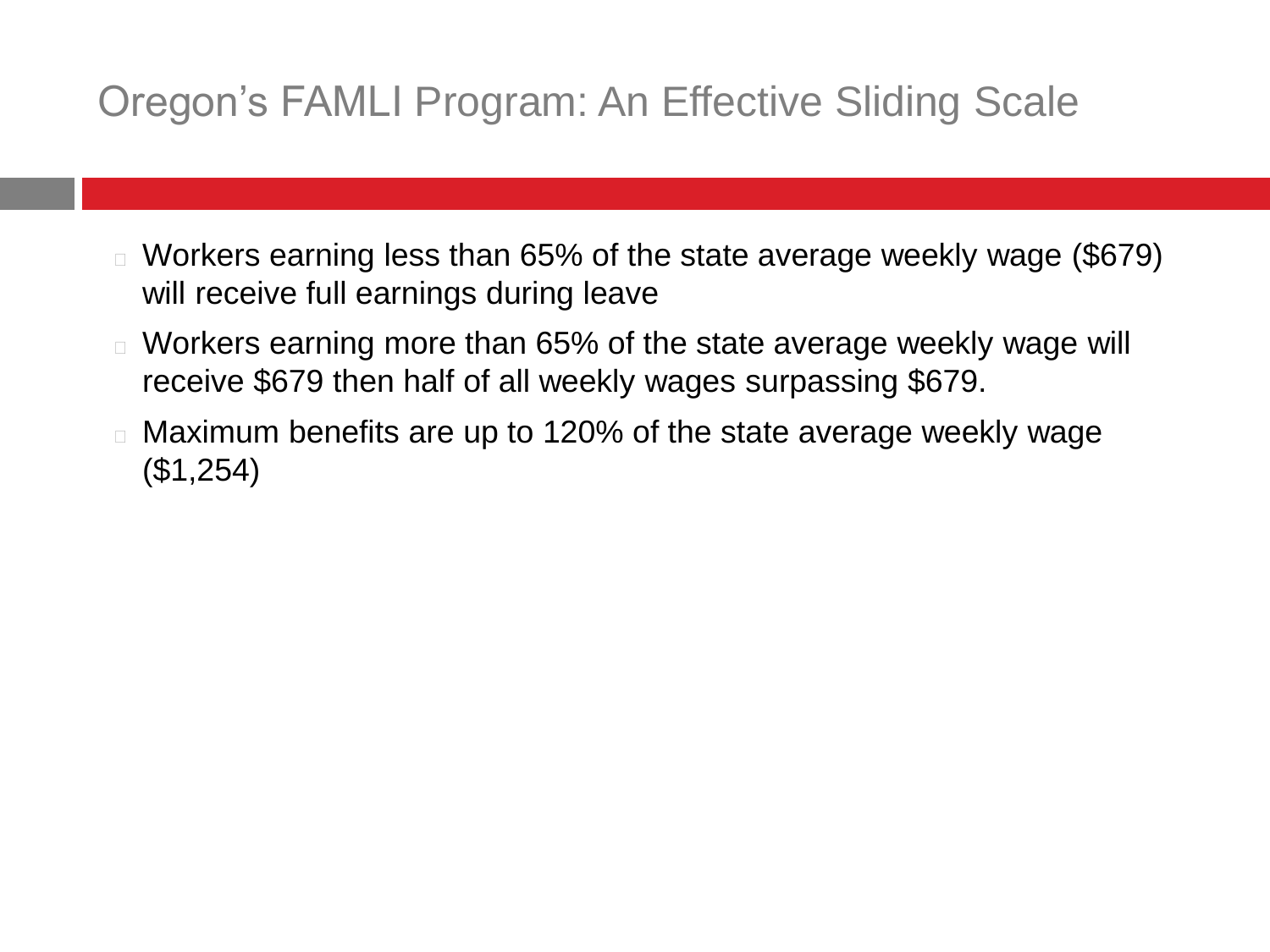# Oregon's FAMLI Program

- <sup>◻</sup> Worker A (\$31,200) earns \$650 a week: would receive full paycheck during leave
- <sup>◻</sup> Worker B (\$50,400) earns \$1,050 a week: would receive \$865 a week during leave
- <sup>◻</sup> Worker C (\$79,200) earns \$1,650 a week: would receive \$1,165 a week during leave
- <sup>◻</sup> Worker D (\$120,000) earns \$2,500 a week: would receive \$1,254 a week during leave



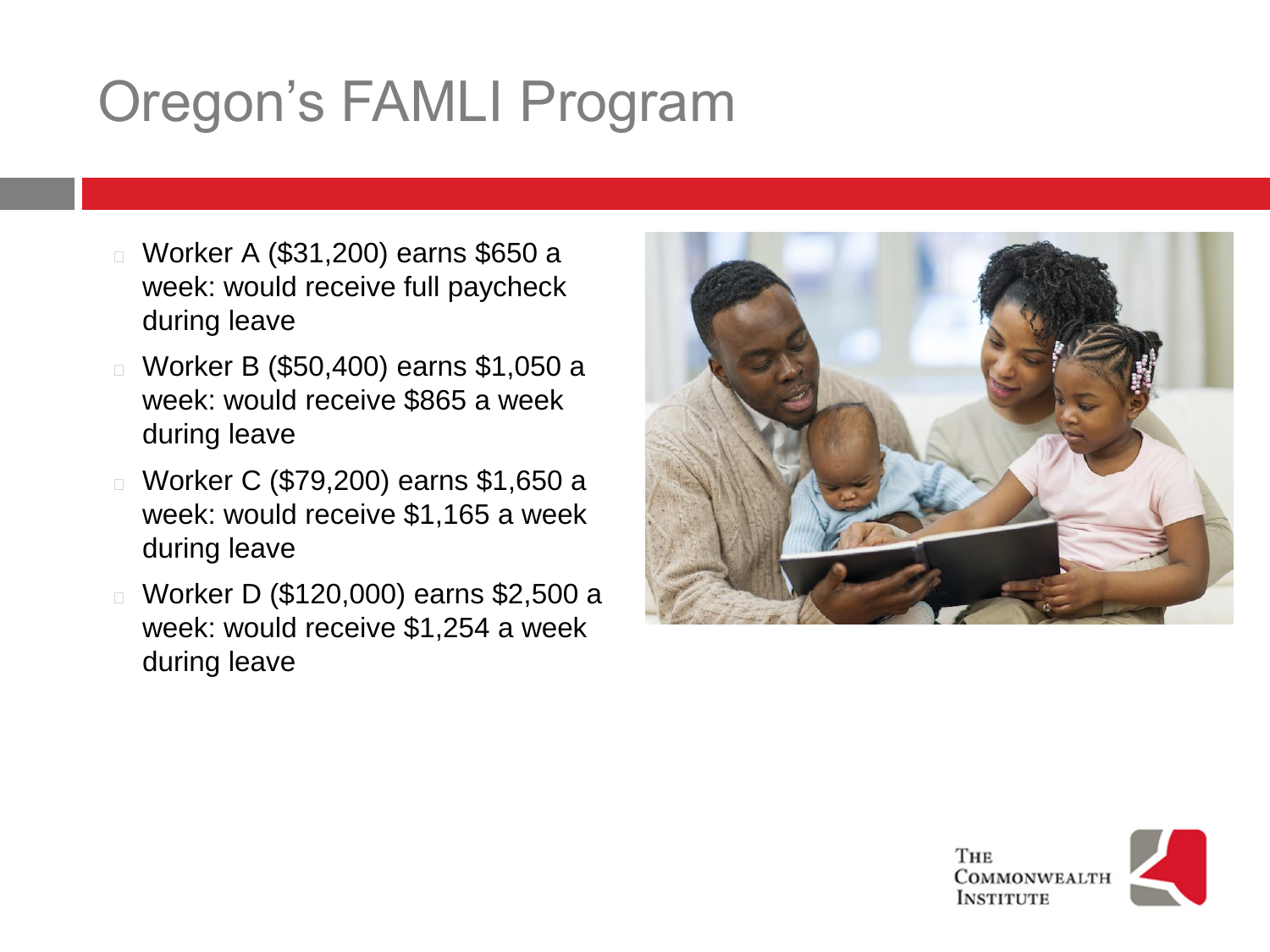# Analysis of Potential Impact by Race

#### Paid and Family Leave Would Benefit All Working People, **Would Especially Support Women of Color**



Source: Institute for Women's Policy Research, 2016 \* NH = Non-Hispanic

Women of color are more likely to be key or sole breadwinners in their families, meaning they stand to benefit from a paid family and medical leave policy.



<sup>◻</sup> 70% of Latinx workers and 60% of Black workers in Virginia cannot take unpaid leave through federal FMLA due to not qualifying or not being able to afford it